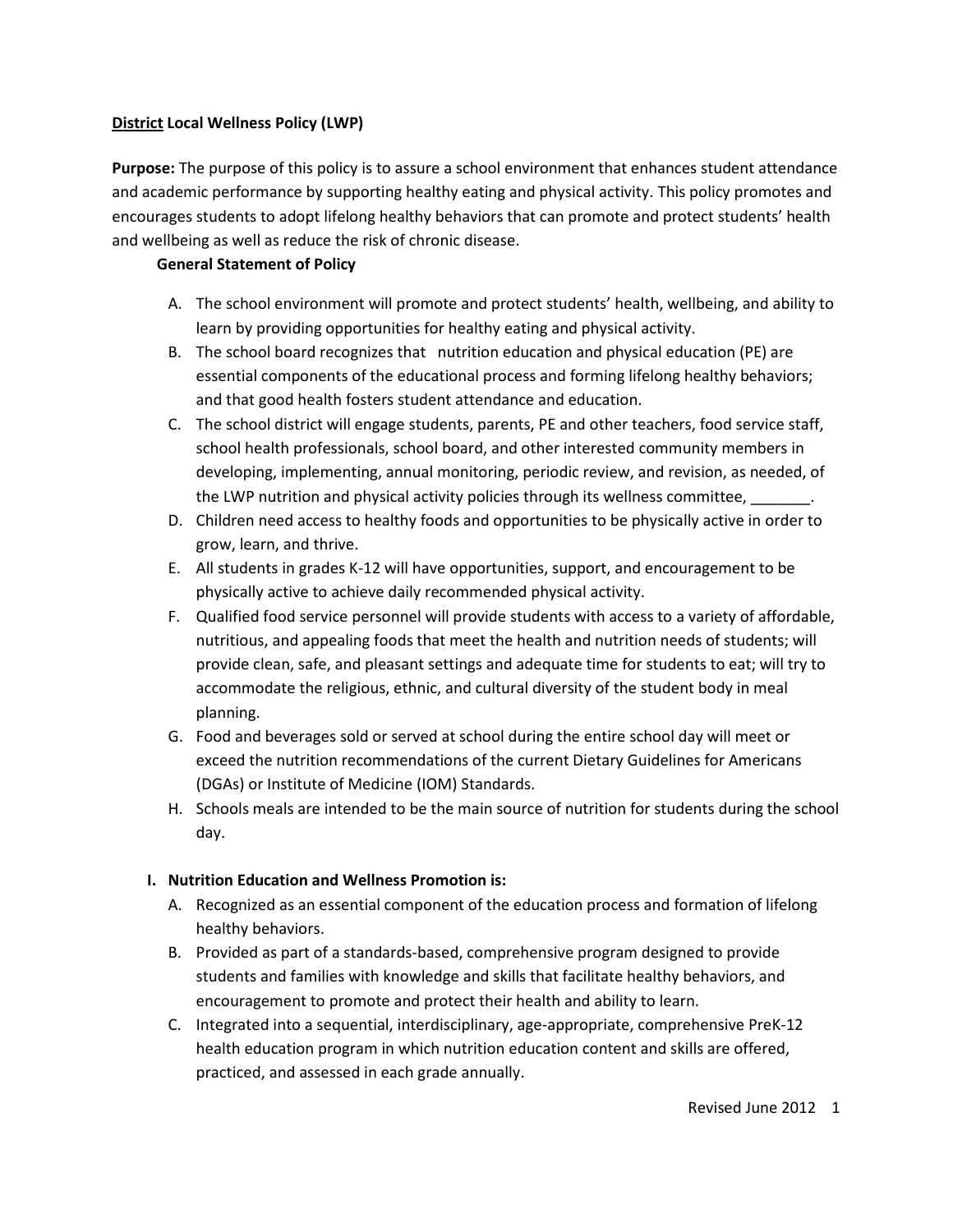- D. Integrated into every classroom and physical education (PE), as appropriate, with topics including: dietary Guidelines for Americans with My Plate, Food Labels, diet and disease, healthy Snacks, Food Marketing, Caloric Balance, Food safety, Serving Sizes, Meal Planning.
- E. Supported by teachers, staff, and food service personnel through participation in worksite wellness opportunities, and role modeling of healthy behaviors.
- F. Linked with school food environment, the Coordinated School Health Program, afterschool programs, and nutrition-related community services.
- G. Communicated and promoted with consistent messaging throughout the district, as well as to families and the community via posters, website, newsletters, and other means.
- H. Offered in the cafeteria and classrooms with coordination between nutrition-trained school foodservice staff and teachers (Nutrition Education and Promotion: Appendix (Ap) 12).
- I. Consistent with and reinforces the objectives of the educational and nutritional health goals of the school, thus promoting physical activity (PA) and healthy food/ beverages (Health Promotion:Ap13). Food/beverages outside of the goals shall not be advertised or promoted.

## **II. USDA School Meal Program**

## **School Meals are:**

- A. The main source of nutrition during the school day.
- B. Affordable, nutritious, appealing, and served in a safe, clean, and enjoyable setting.
- C. Served in an environment that encourages healthy eating and food habits.
- D. In compliance with or exceeding the most updated safety standards, current Dietary Guidelines for Americans (DGAs), and USDA regulations (Summary of USDA Nutrition Standards for School Nutrition Programs:Ap1).

# **District Name:**

- E. Provides continuing professional development for food service director and employees.
- F. Provides calorie, saturated fat, and sodium content of meals, as well as nutrition education for students, parents, and staff, through school website and in school cafeterias.
- G. Is encouraged to offer nutrient-rich fresh fruit and/or vegetables, whole grains, and other minimally processed foods daily. Use of local foods, such as Farm to School, is encouraged.
- H. Provides access to clean, free drinking water for students during the school day.
- I. Provides student access to hand washing or hand sanitizing prior to meals and snacks.
- J. Operates the USDA Breakfast Program in all schools, informing families of the program availability and the link between a healthy breakfast and ability to learn (Healthy Breakfasts:Ap2).
- K. Encourages breakfast participation via methods such as bus arrival time or "grab and go."
- L. Provides students with adequate time to eat meals (after sitting to eat: 20 minutes for lunch and 10 minutes for breakfast).
- M. Schedules lunch between 11am-1 pm, and after recess to increase student nutrient intake and reduce food waste.
- N. Utilizes a closed campus in order to encourage healthy eating.
- O. Discourages tutoring, club meetings, or activities during mealtimes unless the meal may be eaten during such activities.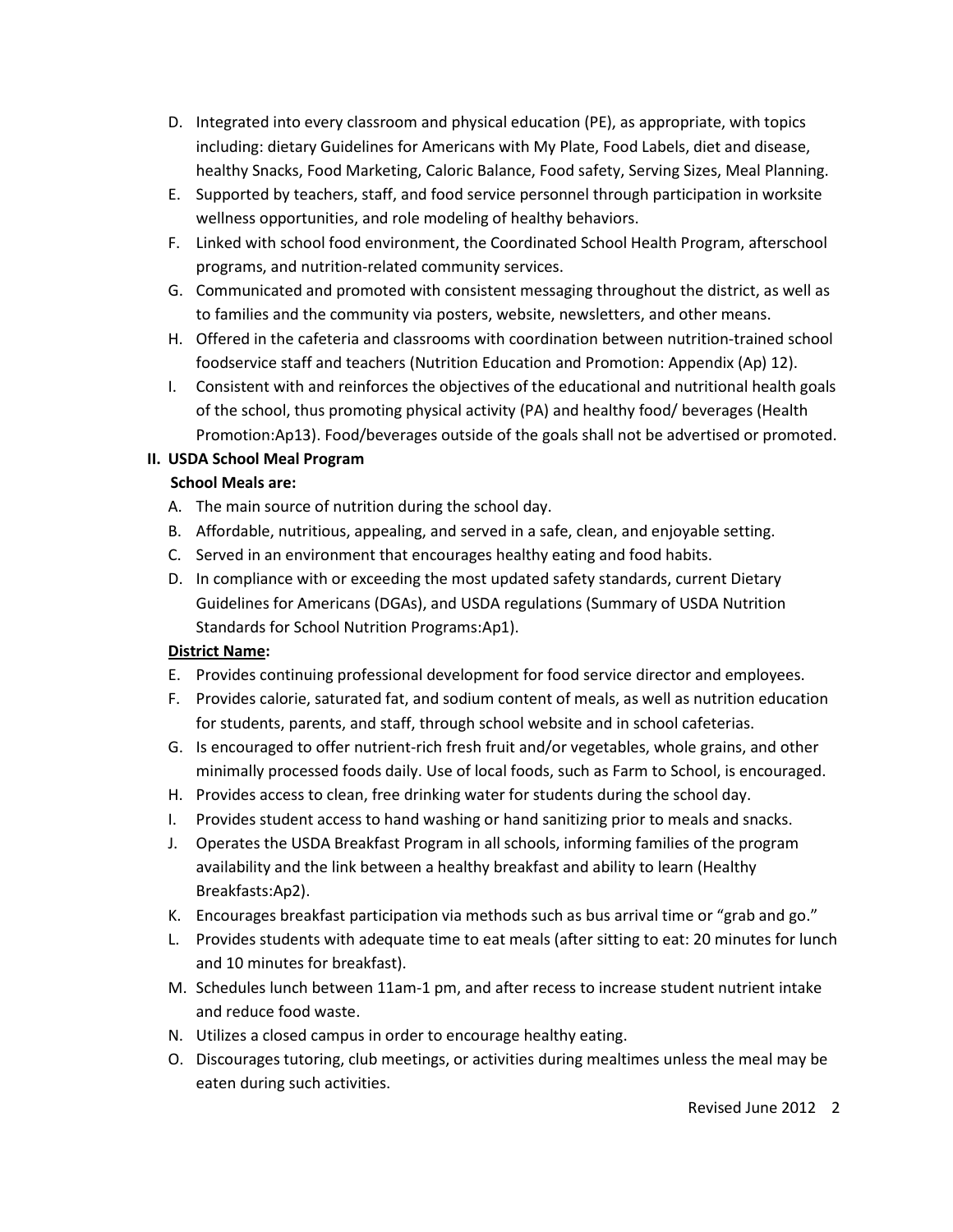- P. Does not withhold food/beverages as a punishment (Alternatives to Food as Rewards:Ap3).
- Q. Uses no food/beverages as a reward. If allowed by student's Individualized Education Plan (IEP), only healthy choices are allowed (Alternatives to Food as Rewards:Ap3).
- R. Discourages sharing of food/beverages due to concerns about allergies and diet restrictions.
- S. Obtains student feedback about menu items through taste testing, surveys, or other means.
- T. Encourages lunches from home meet guidelines for Nutritious Lunches from Home:Ap 4.
- U. Applies Competitive Foods Nutrition Standards (CFNS:Ap5) to food brought into the cafeteria from outside food vendors.

## **III. Competitive Foods and Other Foods:**

Competitive Foods are those food and beverages sold/served during the school day outside of reimbursable school meals. The district uses the current DGAs and/or IOM standards to establish Competitive Foods Nutrition Standards (CFNS:Ap5). CFNS are based on the intent that school meals be the main source of nutrition for students during the school day. Competitive Foods shall help rather than hinder health and learning, and be within age appropriate serving sizes (Ap1).

- A. Food and beverages sold through *vending, school stores, and a la carte* shall follow or exceed standards described in CFNS (Ap5).
- B. *A la Carte*: entrees may be incorporated into reimbursable meals per USDA regulations.
- C. *Fundraisers:* Nonfood fundraising is recommended (Healthy Fundraising:Ap7). Submit Fundraising Approval Form:Ap11 and follow district procedure for all fundraisers. If food is sold as part of an out-of-school fundraiser, follow CFNS (Ap5).
- D. *School Stores or Food Carts* shall sell only food/beverage items meeting the CFNS (Ap5) during, and up to 30 minutes following, the school day.
- E. *Elementary Schools* have no vending, a la carte, school store, food fundraising during the school day. Any *food cart* sells only items meeting the CFNS (Ap5).
- F. *Afterschool programs* in elementary schools follow food guidance from CFNS (Ap5) or Child and Adult Care Food Program (CACFP).
- G. *Individual Student Snacks*: Families are encouraged to send healthy snacks that enhance their student's learning and health: (150-200 Calorie Snacks:Ap8 and Discretionary Calories:Ap6, and the Healthy Snack List:Ap14)

<http://www.healthycc.org/uploads/resources/330/snack-booklet---revised-7-11.pdf> .

- H. *Classroom Snacks* (brought for entire class): shall follow CFNS (Ap5) using Ap6, Ap8, and Healthy Snack List (Ap14). Fruit, vegetables, and food <150 calories are recommended.
- I. *School Day Classroom Celebrations*, including birthdays, focus on physical activities rather than food (Healthy Celebrations:Ap9).
- J. *Concessions*:
	- Encouraged to include healthy food/beverage options (Ap5).
	- Encouraged to offer, in appropriate portion sizes: low-fat or fat-free milk, fruit,  $\bullet$ vegetables, and at least one healthy entrée option (Healthy Concessions:Ap15).
- K. Anytime a school function serves food, healthy food and beverage options shall be available.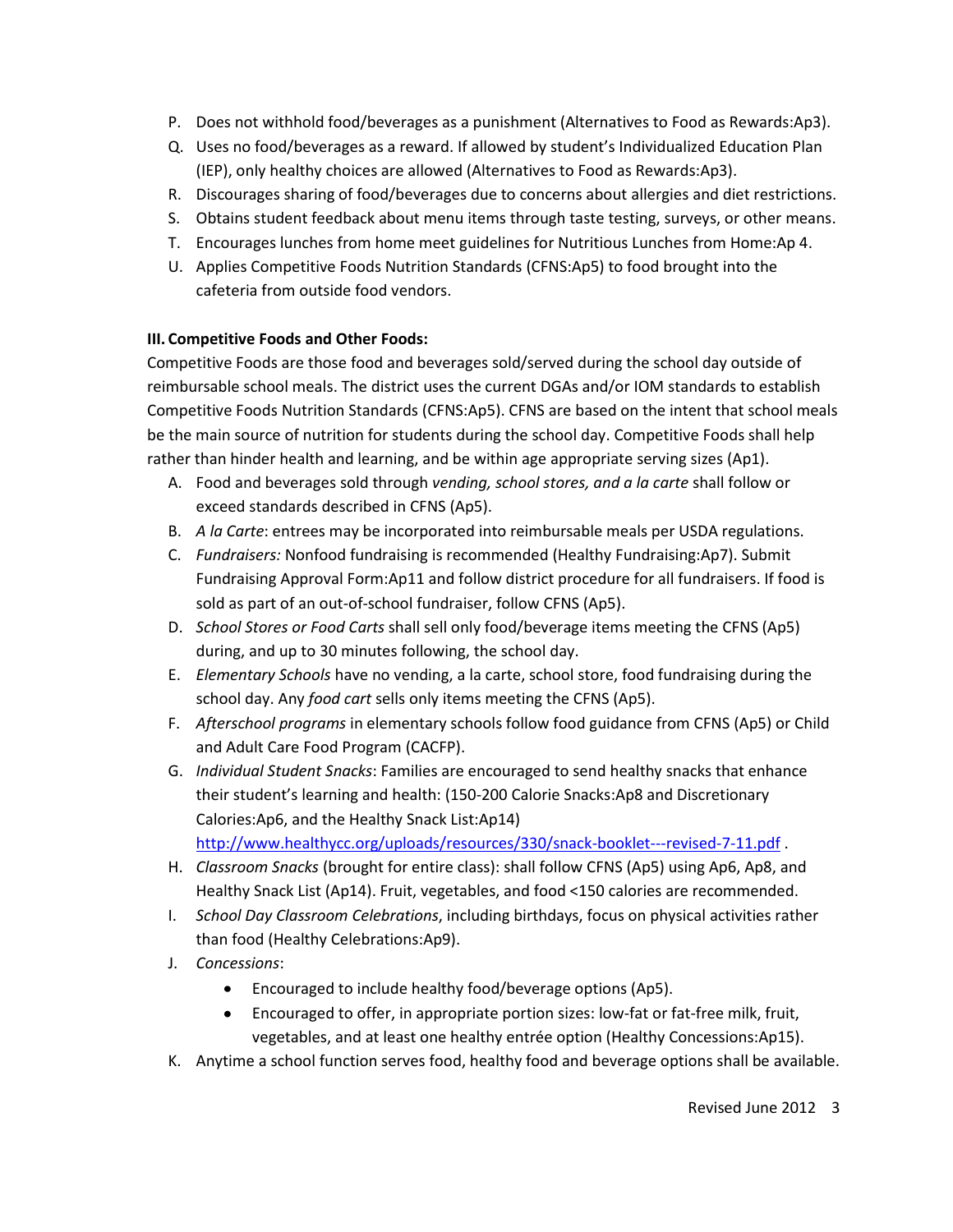#### **IV.Physical Education and Physical Activity**

- A. Physical Education(PE) is:
	- 1. Standards-based, using national or state-developed standards, such as the National Association for Sport and Physical Education Guidelines, and incorporates adequate PE/PA specific space and equipment that conforms to all applicable safety standards.
	- 2. Recognized as an essential component of the educational process and forming lifelong healthy behavior sand lifestyle.
	- 3. Offered daily 150 minutes/week for elementary and 225 minutes/week for middle and high school students for the entire school year. It is in compliance with specialized IEP or 504 Plans for students with disabilities and special healthcare needs, and in alternative educational settings. Elementary schools do not substitute recess for PE.
	- 4. Composed of at least 50% of the time spent in moderate to vigorous PA.
	- 5. Taught with curriculum written for each grade that is sequential, provides an opportunity to learn, practice, and be assessed on content, developmentally appropriate motor skills, social skills, responsible behavior, physical fitness, and PA benefits.
	- 6. Taught by certified PE staff trained to educate, and trained to teach other school staff to integrate PA into the classroom and promote enjoyable, lifelong PA among students.
	- 7. Consistent with student-teacher ratios of other academic subjects through enrollment caps.
	- 8. Not to be withheld or used as punishment. PA or recess shall not be withheld or used as punishment.
	- 9. To be participated in by all students; students may be temporarily excused from PE but will not receive waivers. Adapted PE is identified through an IEP.
- B. Integration of Physical Activity Throughout the School Day
	- 1. Elementary school students have at least a 20 minute supervised recess break daily, preferably outdoors and before lunch; moderate to vigorous PA is facilitated verbally and via adequate equipment and outdoor/indoor space.
	- 2. Integrating Physical Activity into the Classroom Settings (Ap 10); in order that students are active the recommended amount of at least 60 minutes of PA per day:
		- a. Classroom health education reinforces knowledge and self-management skills to maintain a physically active lifestyle and reduce sedentary activities, such as watching TV and video games.
		- b. PA is integrated into classroom lessons and celebrations, and school events.
		- c. Short PA breaks are offered between lessons and classes, as appropriate.
- C. Daily Physical Activity Opportunities Before and After School

1. Daily PA programs such as before-school/after-school supervised active play time, and activity clubs or intramurals, are offered and promoted.

2. Child care programs held in schools encourage- verbally and via provision of safe space, activities, and equipment- daily periods of moderate to vigorous PA.

3. Schools shall make outdoor and indoor PA facilities available for community use when not being used for school activities. School safety policies apply at all times.